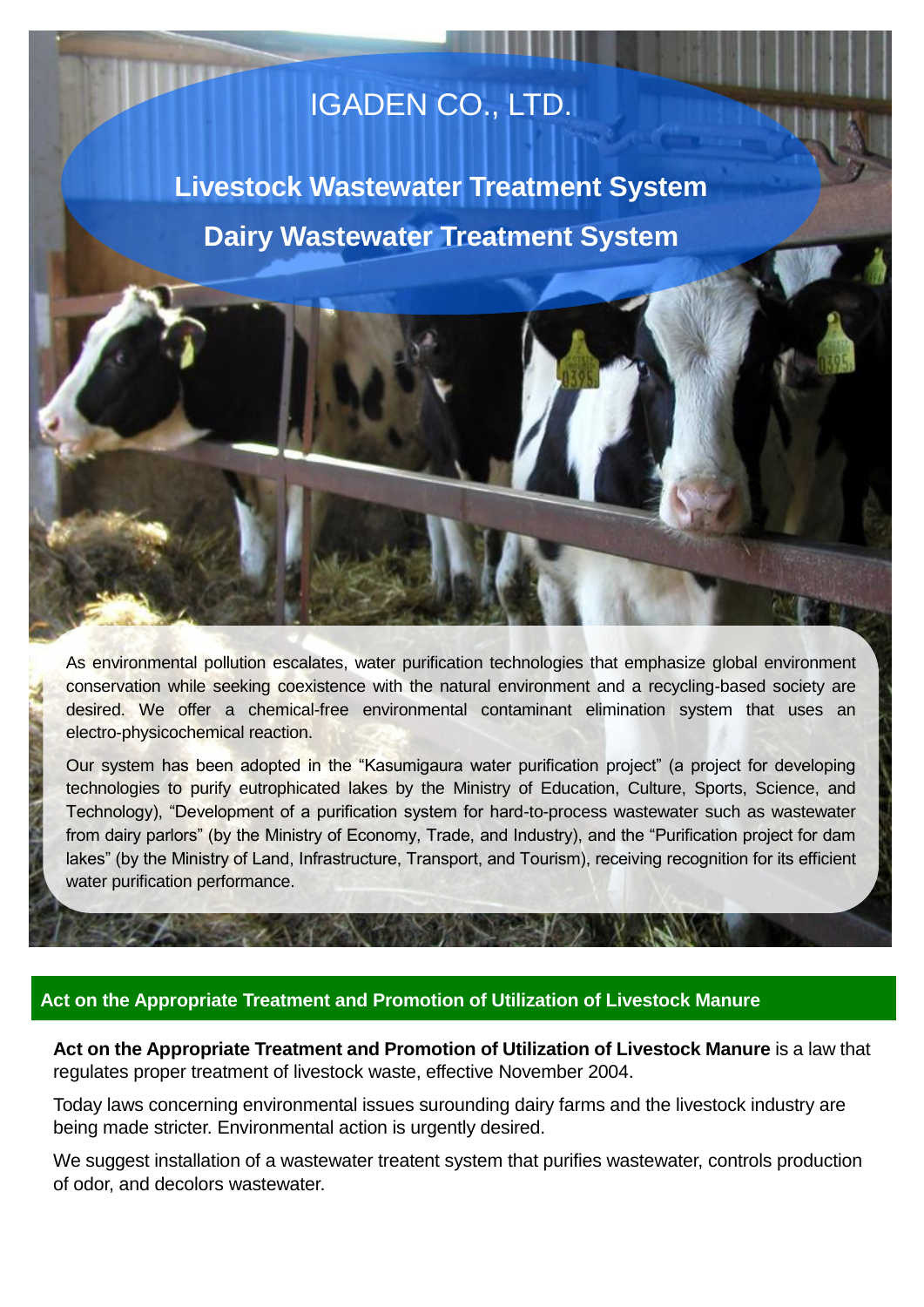# **Environmental Issues Facing Dairy Farmers and the Livestock Industry**

- 1. Treatment of Manure: Breakout of odor, harmful insects, and E coli. Manure may
- 

flow out from lagoons to rivers during a torrential rain. 2. Treatment of Parlor Wastewater: Pipelines for transporting milk, milkers, bulk tank washing water, milking platform washing water, and discarded milk.

These contain chemicals and manure.

3. Biogas Plant: Treatment of digestive fluids after treatment of methane gas fermentation. Dense ammonia, nitrogen, and odor.

The above issues may cause eutrophication of lakes and pollution of soil and underground water. To prevent these problems, we suggest the installation of a wastewater treatment system.





# **Purification Effect of a Dairy / Livestock Wastewater Treatment System**

- Purifies wastewater, controls breakout of odor, and decolors.
- Separates SS and phosphorus in the wastewater as well as BOD, COD, nitrogen, and ammonia.

# **Consumables / Inspection and Maintenance**

| Inspection and Maintenance: | The system operates automatically, but periodic inspections are<br>necessary.           |
|-----------------------------|-----------------------------------------------------------------------------------------|
| Consumables:                | The consumable electrode plates need to be replaced once every six<br>months or a year. |

# **Amount of Treatment and System Pricing**

| <b>Installation Price:</b>  | We design the system based on the water quality conditions for the<br>installation site. We will provide you with an estimate.<br>(An estimate requires a wastewater purification test and confirmation<br>of purification effect based on the water quality data.) |
|-----------------------------|---------------------------------------------------------------------------------------------------------------------------------------------------------------------------------------------------------------------------------------------------------------------|
| <b>Amount of Treatment:</b> | Several t/day to 50 t/day                                                                                                                                                                                                                                           |